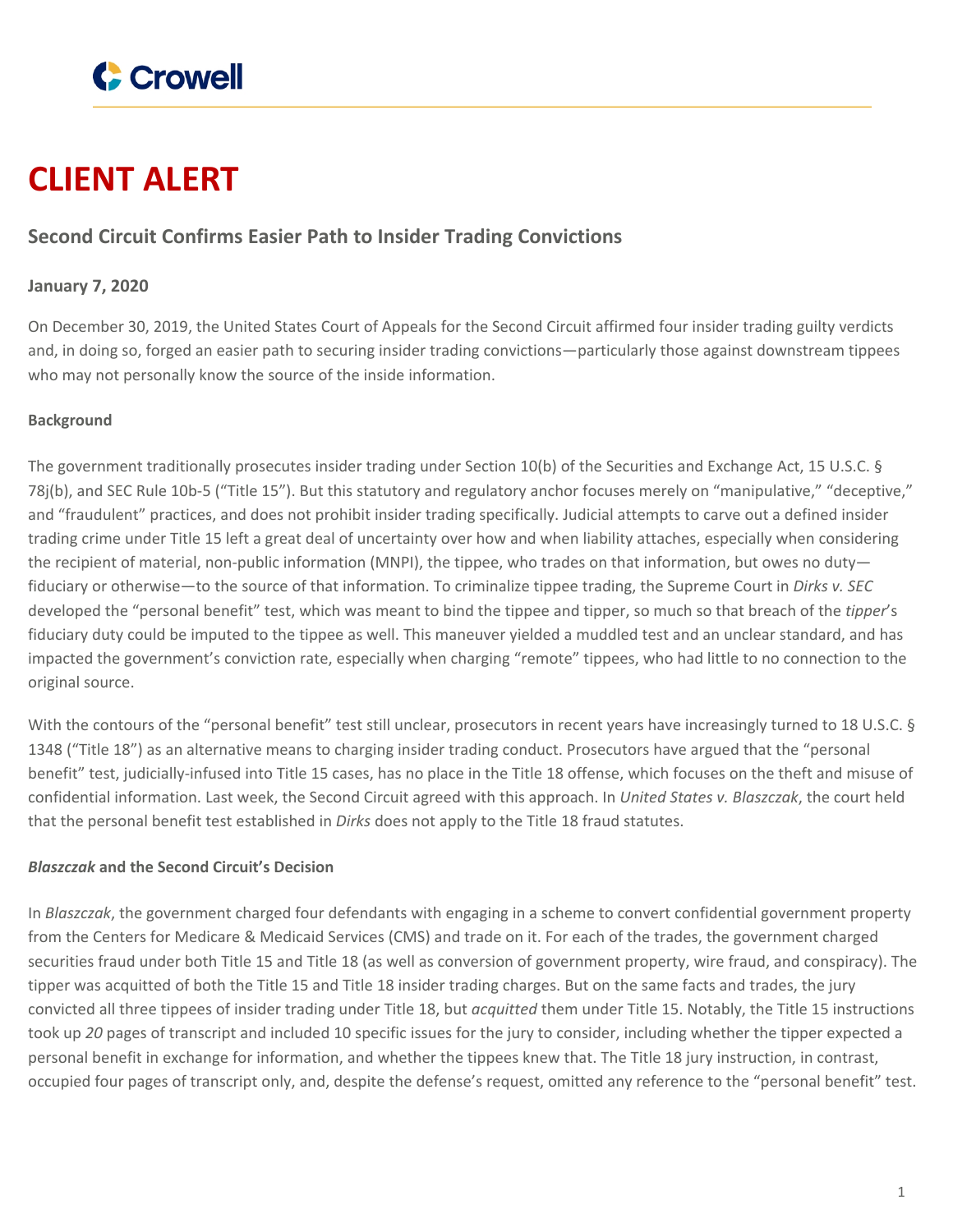

The Second Circuit affirmed the trial court's decision to omit the "personal benefit" test from its Title 18 charge. The Court explained that although the Title 15 fraud statute and Title 18 fraud provisions both prohibit schemes to "defraud," which encompasses the so-called "embezzlement" or "misappropriation" theory of fraud, the personal benefit test is a judge-made doctrine designed to fulfil the Exchange Act's purpose: to eliminate the use of inside information for personal advantage. In contrast, the personal benefit test is not grounded in the embezzlement theory of fraud, which Title 18 was designed to address. Thus, Title 18 fraud requires neither a breach of fiduciary duty nor receipt of a personal benefit. Indeed, Title 18 was "intended to provide prosecutors with a different—and broader—enforcement mechanism to address securities fraud than what had been previously provided in the Title 15 fraud provisions."

#### **Implications/Conclusion**

*Blaszczak* marks the first time an appellate court opined on whether the government can criminally prosecute insider trading under Title 18 without proving receipt of a personal benefit by the tipper, or knowledge of the tipper's personal benefit by the tippee. With the Second Circuit's approval, prosecutors are expected to continue to charge insider trading under both Title 15 and Title 18. Oddly, they will arguably have an easier path to criminal convictions than their SEC colleagues, still bound by the intricate Title 15 framework. As a result, individuals, including corporate and government insiders, and investment professionals, may face criminal, but not civil liability for the same exact conduct. While the defendants in *Blaszczak* raised this and other policy concerns, the Court reminded the parties that "Congress was certainly authorized to enact a broader securities fraud provision, and it is not the place of courts to check that decision on policy grounds." It appears unlikely, however, that Congress would reconsider or clarify its intentions by enacting a designated anti-insider trading statute. The *Blaszczak* defendants, in the meantime, are expected to petition the Second Circuit for a rehearing *en banc*.

For more information, please contact the professional(s) listed below, or your regular Crowell & Moring contact.

#### **Rebecca Monck [Ricigliano](https://www.crowell.com/professionals/Rebecca-Ricigliano)**

Partner – New York Phone: +1.212.895.4268 Email: [rricigliano@crowell.com](mailto:rricigliano@crowell.com)

**Daniel L. [Zelenko](https://www.crowell.com/professionals/Daniel-Zelenko)** Partner – New York Phone: +1.212.895.4266 Email: [dzelenko@crowell.com](mailto:dzelenko@crowell.com)

**Lisa Nicole [Umans](https://www.crowell.com/professionals/Lisa-Umans)** Counsel – New York

Phone: +1.212.895.4319 Email: [lumans@crowell.com](mailto:lumans@crowell.com)

**[Nimrod](https://www.crowell.com/professionals/Nimrod-Aviad) Haim Aviad** Partner – Los Angeles Phone: +1.213.443.5534 Email: [naviad@crowell.com](mailto:naviad@crowell.com)